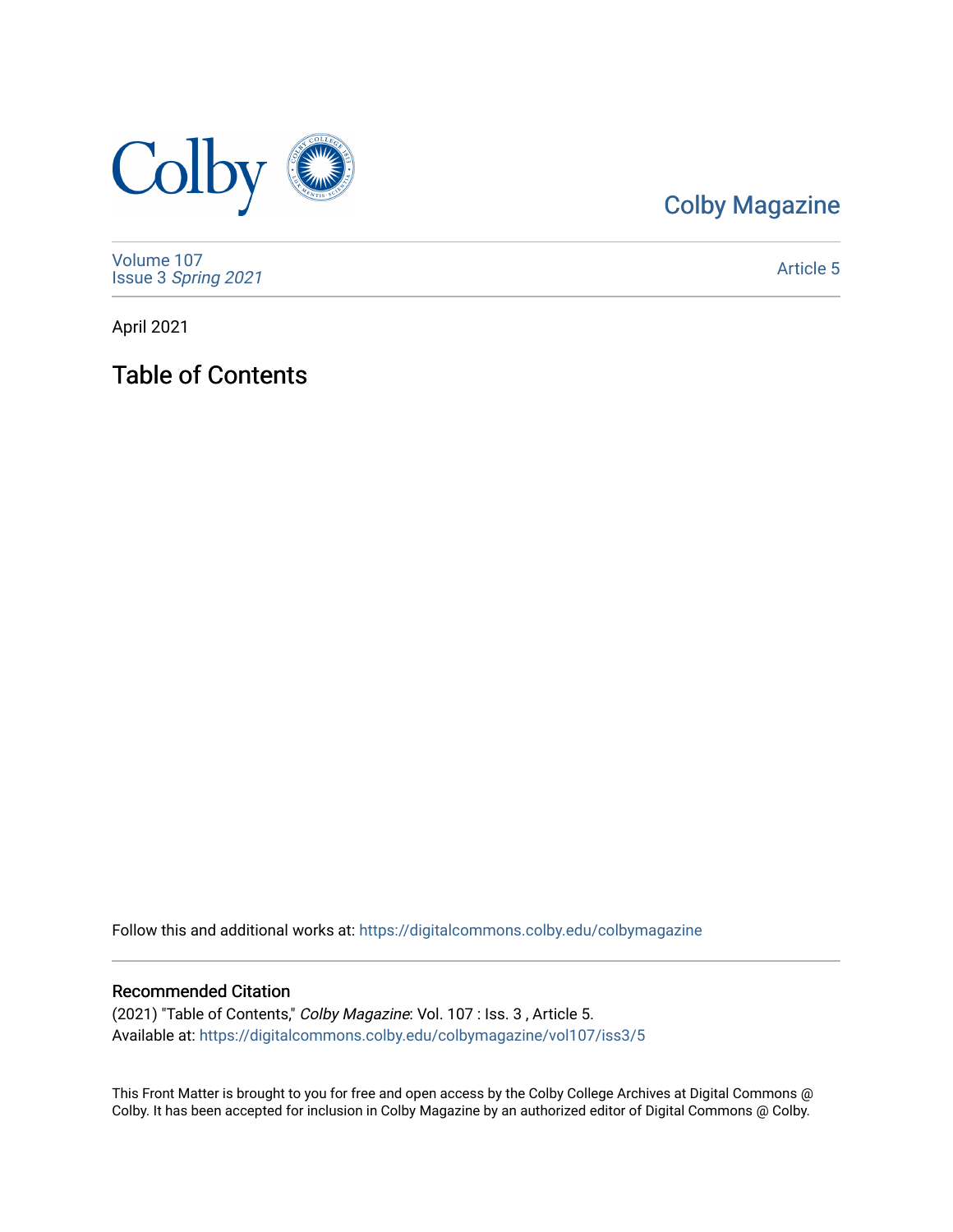







- Since its inception 50 years ago, SOBLU (then SOBU) has been a vital—and culture changing—force at the College. 26
- The trailblazing journey of Will Johnson '22 has changed Colby. This extraordinary student and member of the soccer team brings "Will power" to everything he does. 38







COLBY | colby.edu | colby.edu | facebook.com/colbycollege | twitter.com/colbycollege | instagram.com/colbycollege  $\equiv$ facebook.com/colbycollege  $\frac{1}{\sqrt{2}}$ twitter.com/colbycollege  $\overline{\phantom{0}}$ instagram.com/colbycollege

- Colby Climate Project: Profiles of Stacy-ann Robinson and Matt Brown '92 46
- Playwright Bess Welden amplifies marginalized voices 50
- Josh Martin uses 3D printing to deliver PPE to first responders 53
- Lisa Kaplan '13 fights online disinformation 54
- Are children good eyewitnesses? Martha Arterberry has answers. 58
- On Lesvos, Chloé Powers '19 sees worsening conditions 66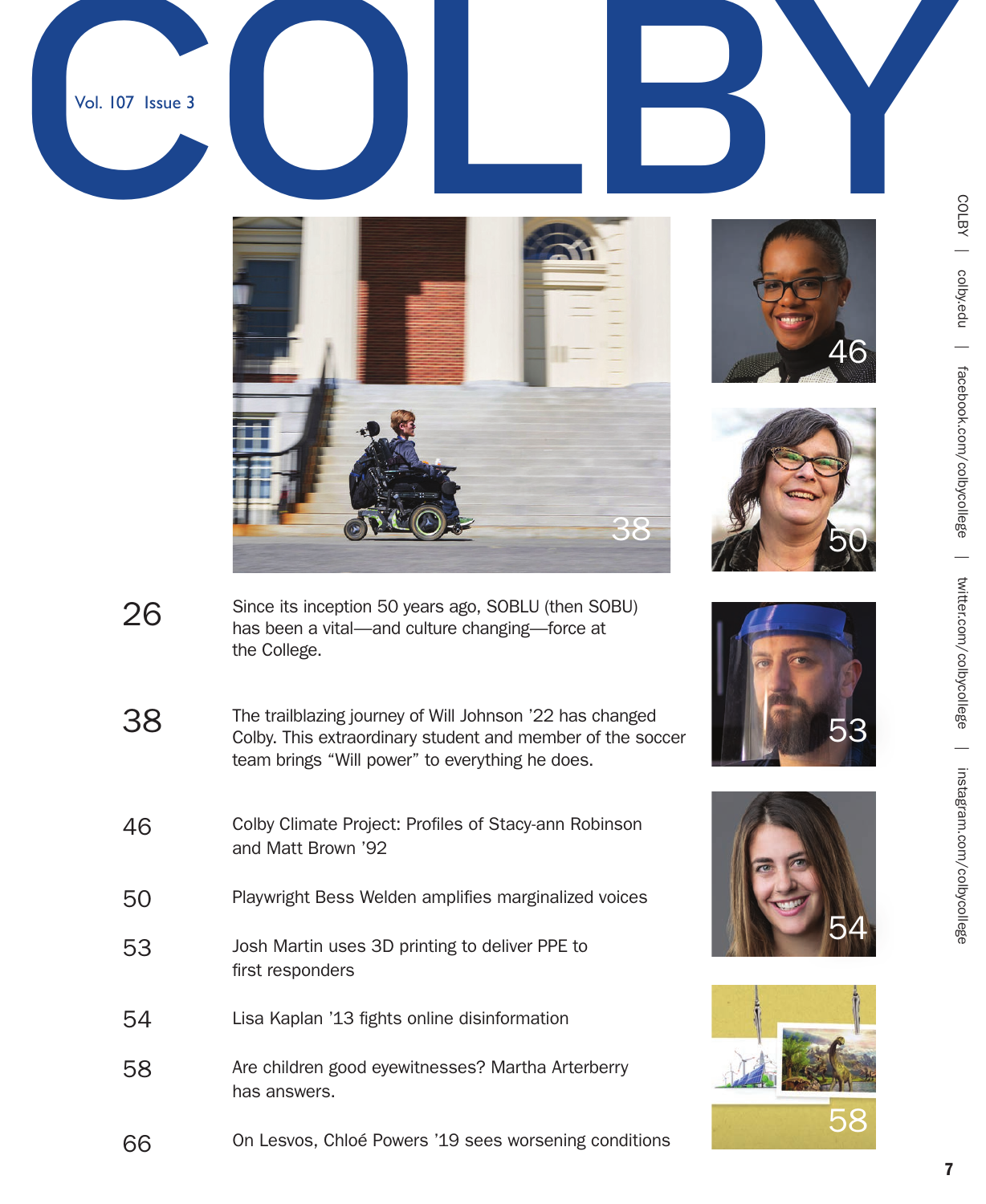# **GIVING BACK COLBY** FUND

The My ti<br>
Was a<br>
chall<br>
my h<br>
team<br>
welc My time at Colby was amazing. The challenging courses, my hardworking teammates, a welcoming community that always shows up for each other; it all prepared me for life beyond college. I give so today's students have the same chances and feel supported as they prepare to make their own contributions in the world."

> —Mandy Reynolds '12 Portland, Maine

Contributions to the Colby Fund ensure that the student experience is hallmarked by intellectual innovation across disciplines and meaningful connections that extend far beyond Mayflower Hill.

Colby | NORTH



**colby.edu/give**

**Visit colby.edu/give, or contact 1-800-311-3678 for more information.**